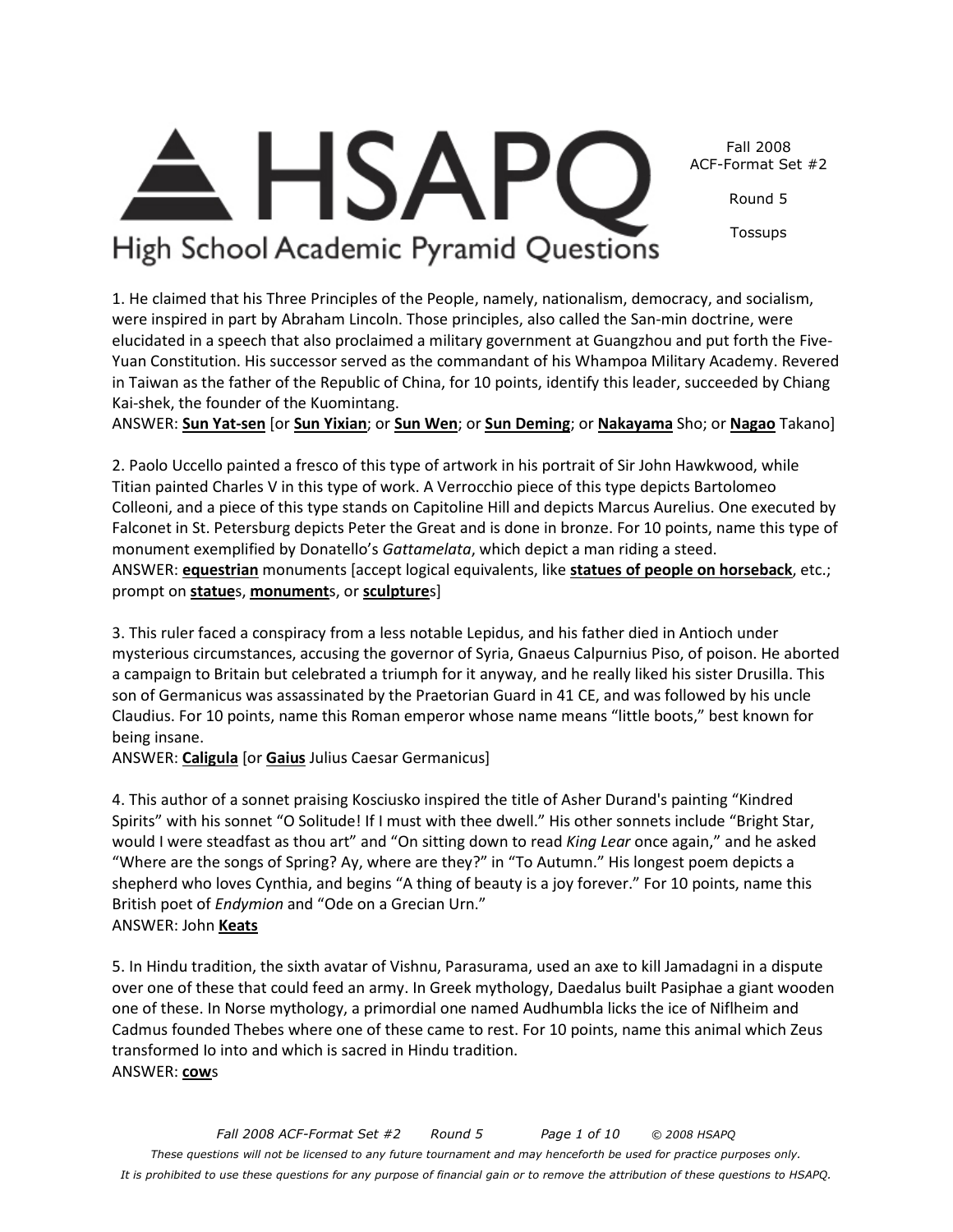6. This city was a merger between the towns Philadelphia and one founded by a group of Georgians, and it was the namesake of a railroad to West Point, Georgia. James Wilson occupied this city in 1865, and it would later be the site of a march over a drive to register black voters that began in Selma. This city was the site of the Secession Conference of the Civil War, where it was chosen to serve as the Confederate capital. The city where Rosa Parks refused to give up her seat, for 10 points, name this Alabama city where a bus boycott was held.

#### ANSWER: **Montgomery**

7. The amount of dispersion in these objects is related to the quantity of free electrons between them and earth, providing information about the warm ionized medium. The central object of the Crab nebula is one of these. Thomas Gold was the first to correctly classify these objects, which were dubbed "LGMs" by Hewish and Bell, who thought they were signals from extraterrestrials. The "lighthouse model" describes, for 10 points, these rapidly rotating neutron stars named for their periodically emitted radiation.

#### ANSWER: **pulsar**s

8. One of these by Paul Hindemith is entitled "Der Main," and one by Ives uses tone clusters in "Thoreau." That work, the "Concord" one, is a successor to works in this genre, like Schumann's *Concerto Without Orchestra*. One in A major by Mozart ends with the "Rondo alla Turca," while Beethoven composed the "Waldstein" one, as well as one that begins with C sharp minor arpeggios originally entitled "Quasi Una Fantasia." For 10 points, name this type of music, which Beethoven wrote thirty-two of and includes his "Moonlight."

## ANSWER: piano **sonata**s

9. In one of his poems that takes place "along Paumanok's shore" a boy observes two birds and hears "the low and delicious word death." Another poem mourns "the great star early droop'd in the western sky," and in another poem the narrator "Look'd up in perfect silence at the stars" after leaving a lecture by the title "learn'd astronomer." For 10 points, name this American poet of "Out of the Cradle Endlessly Rocking" and "When Lilacs Last in the Dooryard Bloom'd," who included most of his poetry in the collection *Leaves of Grass.* 

#### ANSWER: Walt **Whitman**

10. This band sang "I'm a pill on your tongue" in "Hong Kong," which appeared with "Rock It" on *D-Sides*. Their songs include "Slow Country" and "19-2000" as well as one that repeats "Push it real, push it," "Kids with Guns." Better known are a song that talks about sunshine in a bag and one that features De La Soul and says "love forever, love is free." For 10 points, name this Damon Albarn-created band known for recording "Clint Eastwood" and "Feel Good Inc." as well as for being animated. ANSWER: **Gorillaz**

11. Constant utility is an assumption of the Hicksian form of this concept, which is in general less preferred than the Marshallian form if emprical data is available; the two forms are related by the Slutsky equation. The Marshallian version takes into account the income and substitution effects, and the shape of this curve is positive for Veblen and Giffen goods. For 10 points, name this concept that denotes an individual's willingness to buy a certain item given a particular price. ANSWER: **demand** curve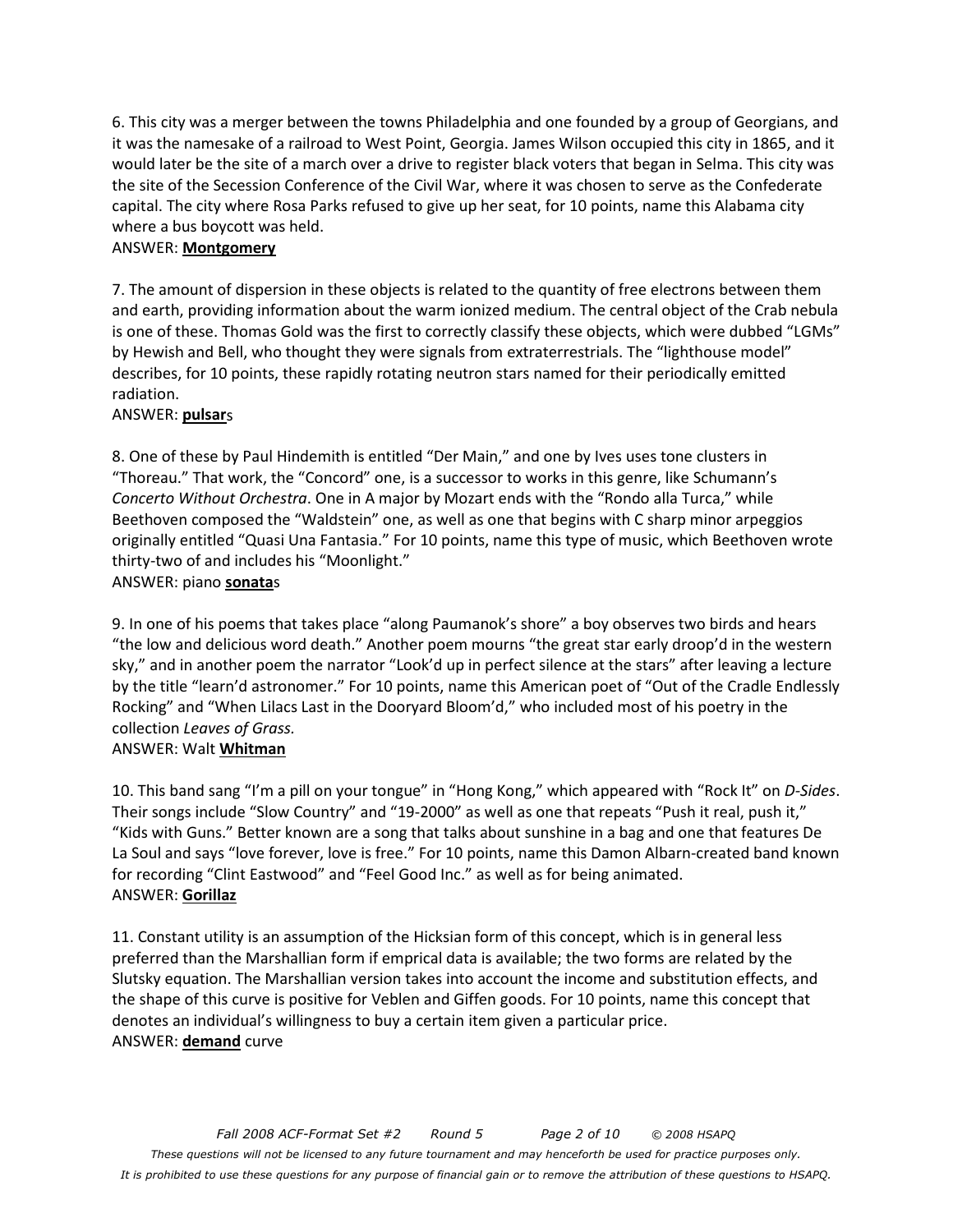12. In an essay on the "Intersection of [this concept] and Feminism," Jane Duran notes that it ignores generalities in favor of analysis of particulars and their relations. One founder of this branch of philosophy elucidated its central maxim in the essay "How to Make Our Ideas Clear," while another described it as a reconciliation between empiricism and religion. For 10 points, name this branch of philosophy associated with Charles Sanders Peirce and William James, which focuses on a hypothesis' practical consequences.

## ANSWER: **pragmatism**

13. G-A-A-T-T-C is the recognition site for a sticky-end-producing restriction enzyme produced by this organism. Meselson and Stahl demonstrated the semiconservative nature of DNA replication in this organism, and Jacob and Monod used this organism to study the lac operon. Recombinant DNA techniques allow for commercial production of human proteins by this bacterium. For 10 points, name this prokaryotic model organism, naturally found in animals' guts, which causes food poisoning scares with undercooked red meat.

ANSWER: **E**schericia **coli** [accept **E**. **coli**; accept **EcoRI** before "organism"]

14. The subject of this work was also depicted *Drinking a Toast*, and a watercolor study for this work shows the subject seated on a blue chaise lounge with papers in her lap. The subject of this work holds a closed fan in her left hand, while her right rests on a small wooden table. The initial reception at the Paris Salon led the artist to reposition one of the jeweled shoulder straps that hold up her black dress. For 10 points, name this depiction of the pale Virginie Gautreau looking to her left, a work of John Singer Sargent.

ANSWER: Portrait of **Madame X**

15. A problem named after Hadamard asks to find the largest possible value for *this* given an arbitrary set of numbers. Finding eignevalues involves solving the characteristic polynomial generated by this function. It is often found through the technique of expansion by minors, and ratios of these are used to find solutions to a set of linear equations by Cramer's rule. A square matrix is invertible if this quantity is not zero. For 10 points, name this matrix operation, which for a two-by-two matrix *a b c d* equals *a d* minus *b c*.

#### ANSWER: **determinant**

16. The protagonist of this work pridefully forgets his *chi* and a man who lent him yams. The sequel to this novel sees its protagonist's grandson Obi convicted of fraud after buying Clara an abortion. This work sees newborn twins placed in earthen jars in the Evil Forest, and an accidental gunshot in this work leads to Ikemefuna's death. The protagonist's son Nwoye converts to Christianity, leading to the protagonist's suicide by hanging in Umuofia. For 10 points, name this novel in which Okonkwo hangs himself, by Chinua Achebe.

#### ANSWER: *Things Fall Apart*

17. Ernest Augustus I united this former polity with Luneberg, and it incorporated the Bishopric of Osnaburck in 1803. It joined the the Zollverein in 1851 and was annexed by Prussia in the Seven Weeks' War, and in 1692 it became the ninth electorate of the Holy Roman Empire. It was once known as Great Britain's "Achilles Heel," and this state was dissolved after World War II and went on to form eighty percent of the state of Lower Saxony. For 10 points, name this former northwestern German state that produced four Georges and William IV as kings of England. ANSWER: **Hanover**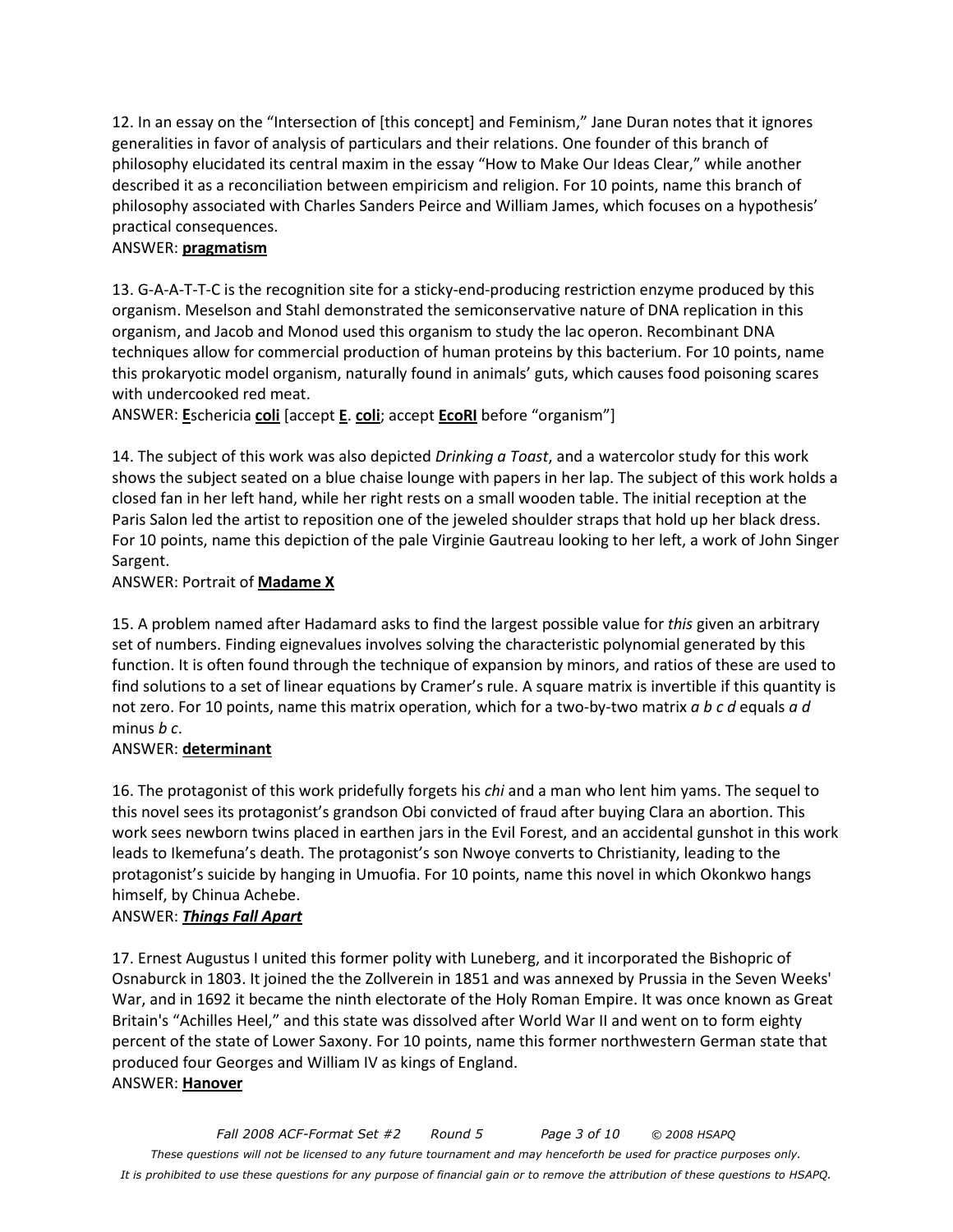18. In this novel, Old Sally is a beggar who steals the only evidence of the title character's parentage and Mr. Sowerberrry is a mortician who employs him as a mourner. The protagonist's stepbrother Monks plots with one character who kills Nancy and accidentally hangs himself. In addition to Bill Sikes, villains in this novel include the wily Artful Dodger and the greasy gang leader Fagin. For 10 points, name this novel by Charles Dickens.

#### ANSWER: *Oliver Twist*

19. Arruda-Boyce, Ogden, and Mooney-Rivlin models are all alternatives to this law, and another alternative assumes that that the work done on a solid is equal to the rate of change of Helmholtz free energy via a relation involving Cauchy stress and the stretch rate tensor. This law gives Young's modulus as the ratio of stress to strain. For 10 points, name this law the governs the motion of springs and is typically written as *F* equals negative *k x*. ANSWER: **Hooke**'s Law

20. The protagonist of this novel disguises himself as a clerk of the Thomson and French Company to rescue the financially failing Morrell family, and as Lord Wilmore he is a kindly Englishman. For seven years he is known as Number 34, and during this time he meets Abbe Faria who teaches him languages, the location of a secret treasure, and tunnel digging after his imprisonment in the Château d'If. For 10 points, name this novel in which Edmond Dantes assumes the title persona to enact vengeance upon his enemies, a work of Alexandre Dumas.

#### ANSWER: *The Count of Monte Cristo* [or *Le Comte de Monte-Cristo*]

21. The Toiyabe and Desatoya Mountains are located along US route 50 in the center of this state, and in its northwest lies the Smoke Creek Desert. The Reese River and Mary's River are tributaries of the Humboldt River, which originates and ends in this state. The Lehman caves and Wheeler Peak are found in this state's Great Basin National Park, and the Great Basin is also home to the Pyramid Lake. With its western neighbor, it shares Lake Tahoe. For 10 points, identify this state home to cities like Reno and Las Vegas.

#### ANSWER: **Nevada**

22. A point between two of these is named after Wheland. Edward Thornton and Rudolf Marcus have expanded the original version of a hypothesis about the structure of one of these entities, the Hammond Postulate. In biochemistry they are roughly equivalent to the activated complexes. They occur at the highest point along the reaction coordinate, and the energy required to form them is the activation energy. For 10 points, name this highest-energy intermediate of a reaction. ANSWER: **transition state** [prompt on "activated complex" before mentioned; prompt on "Hammond Postulate" before mentioned]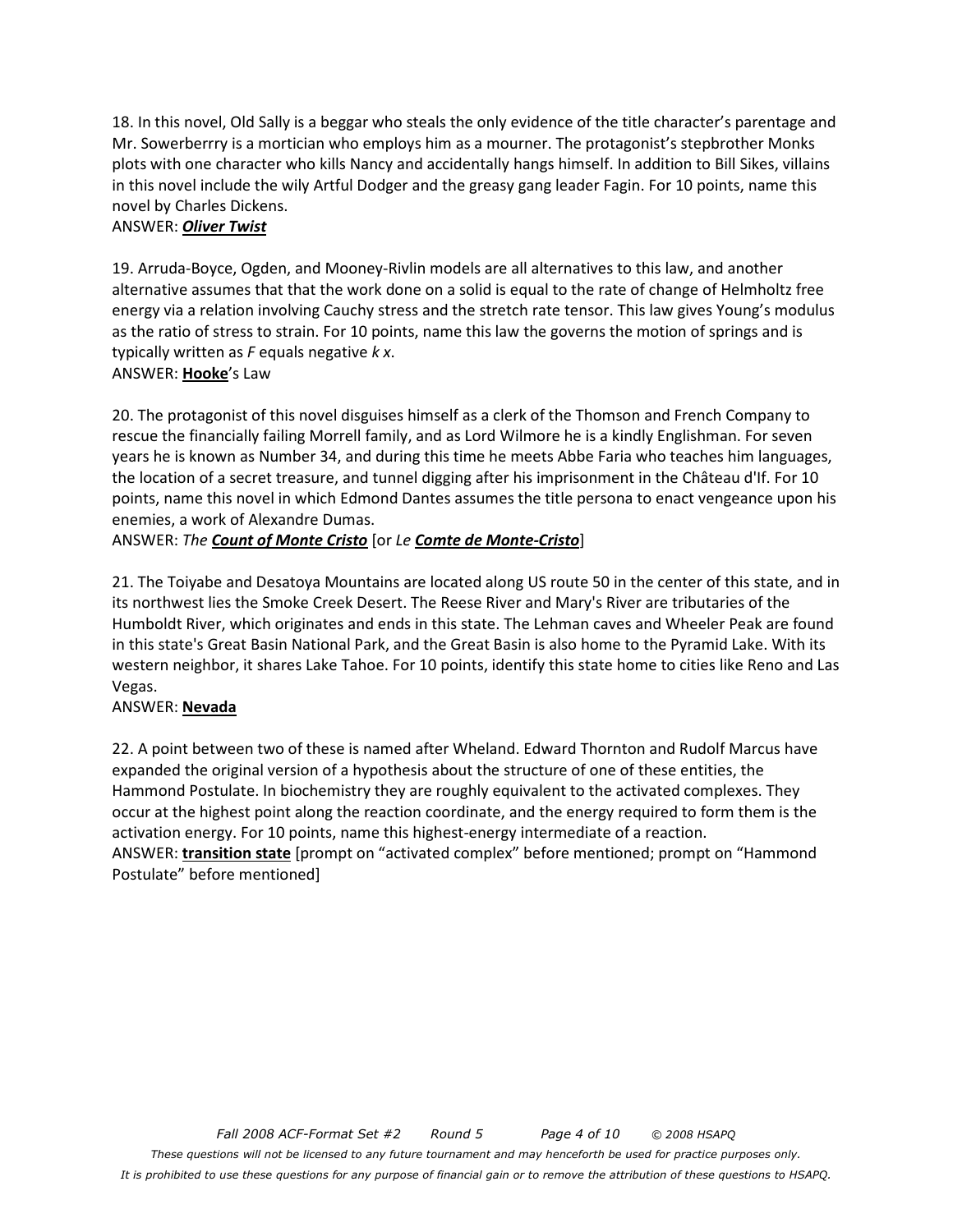Fall 2008 ACF-Format Set #2

Round 5

Bonuses

**HSAPC** High School Academic Pyramid Questions

1. This author wrote about a slain sportsman in "Lament for the Death of a Bullfighter." For 10 points each:

[10] Name this Spanish playwright of the *Rural Trilogy*, including *Blood Wedding* and *Yerma*. ANSWER: Federico Garcia **Lorca** 

[10] Another *Rural Trilogy* play is about this type of structure, owned by Bernarda Alba. V.S. Naipaul wrote about one "for Mr. Biswas," and Sandra Cisneros wrote about the one "on Mango Street."

ANSWER: a **house** [or *The House of Bernarda Alba*; or **casa**; or *La casa de Bernarda Alba*]

[10] Garcia Lorca also wrote a play about this creature's "evil spell." David Hwang wrote a work called "M. [this creature]," based on a Puccini opera starring Benjamin Franklin Pinkerton. ANSWER: a **butterfly**

2. Name these eighteenth century British novels for 10 points each.

[10] The title character is accidentally circumcised by a falling window in this comic novel by Laurence Sterne, which includes characters like Dr. Slop and Parson Yorick.

ANSWER: *The Life and Opinions of Tristram Shandy, Gentleman* 

[10] The title character of this Daniel Defoe novel befriends a native named Friday after being shipwrecked on a Caribbean island.

ANSWER: *The Life and Strange Surprising Adventures of Robinson Crusoe, of York, Mariner*  [10] Another Daniel Defoe novel discusses the "fortunes and misfortunes" of this onetime thief, whose

five marriages and transport to Virginia end with her religious conversion.

ANSWER: **Moll Flanders** [accept either]

3. Name some gods associated with storms, for 10 points each.

[10] This Greek god of the sea thwarts Odysseus's attempts to return home after the Trojan War by sending storms to wreck his ships.

## ANSWER: **Poseidon**

[10] Deserts and storms were associated with this Egyptian god of chaos. Out of jealousy, he dismembered his older brother Osiris.

ANSWER: **Set**

[10] This Sumerian god was in charge of storms as well as being the leader of the gods, and he sent a flood that would have wiped out mankind, but Enki saved Utanapishtim. ANSWER: **Enlil** [or **Ellil**]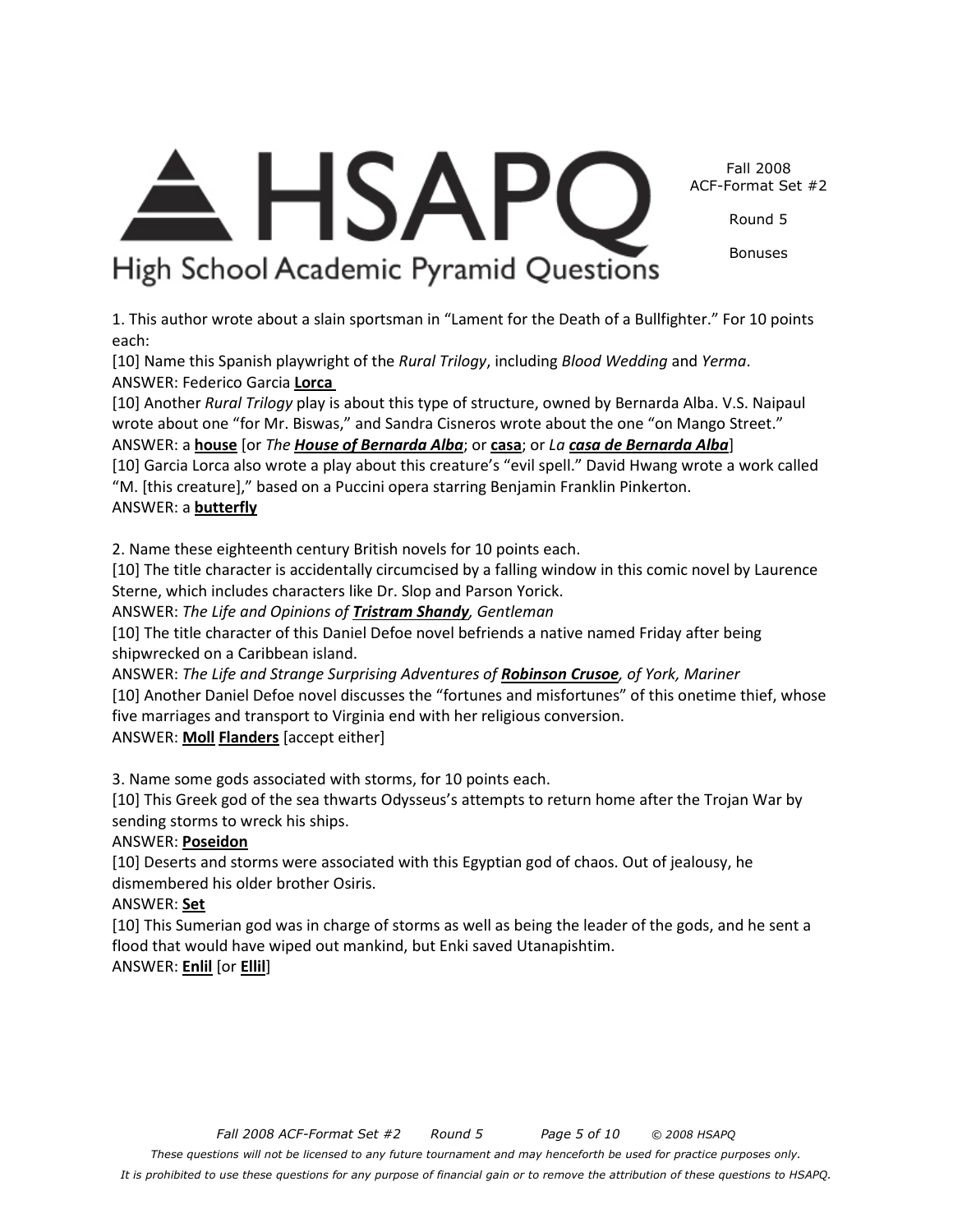4. In his novel *The Centaur,* George Caldwell and his son Peter bond after being trapped in a snowstorm. For 10 points each:

[10] Name this author who wrote four novels about former high school basketball star Harry Angstrom. ANSWER: John **Updike** 

[10] Harry Angstrom went by this nickname in novels titled about him *Rich,* and *at Rest.* 

#### ANSWER: **Rabbit**

[10] In this Updike short story, Sammy quits his job at the title supermarket in a chivalrous gesture that goes unnoticed by three girls.

## ANSWER: "**A & P**"

5. This religion is devoted to the worship of spirits known as kami. For 10 points each:

[10] Name this indigenous religion of Japan.

#### ANSWER: **Shinto**

[10] This book, which translates as "Record of Ancient Matters", details the Shinto creation story and is the most-well known of the Shinto scriptures.

#### ANSWER: **Kojiki**

[10] These traditional gates are often found at the entrance to a Shinto shrine.

#### ANSWER: **torii**

6. He was influenced by George Wishart, and wrote *History of the Reformation in Scotland*. For 10 points each:

[10] Name this man, who led the Reformation in Scotland.

## ANSWER: John **Knox**

[10] John Knox wrote the tract *First Blast of the Trumpet Against the Monstrous Regiment of Women*, a work that prompted this ruler to bar Knox from England.

#### ANSWER: **Elizabeth I**

[10] Knox fled to Europe following the ascession of this ruler, the successor to Edward VI who attempted to restore the Catholic Church in England.

ANSWER: **Mary I** [or **Mary Tudor**; or **Bloody Mary**]

7. Amneris fears her love for the soldier Radames is unrequited. For 10 points each:

[10] Name this Guiseppe Verdi opera about an Ethiopian princess.

## ANSWER: *Aida*

[10] Aida is captured during a war between Ethiopia and this neighboring country led by the father of Amneris.

#### ANSWER: **Egypt**

[10] Aida chooses to join Radames after he is sentenced to die by this method. ANSWER: being **buried alive** [accept equivalents]

*It is prohibited to use these questions for any purpose of financial gain or to remove the attribution of these questions to HSAPQ.*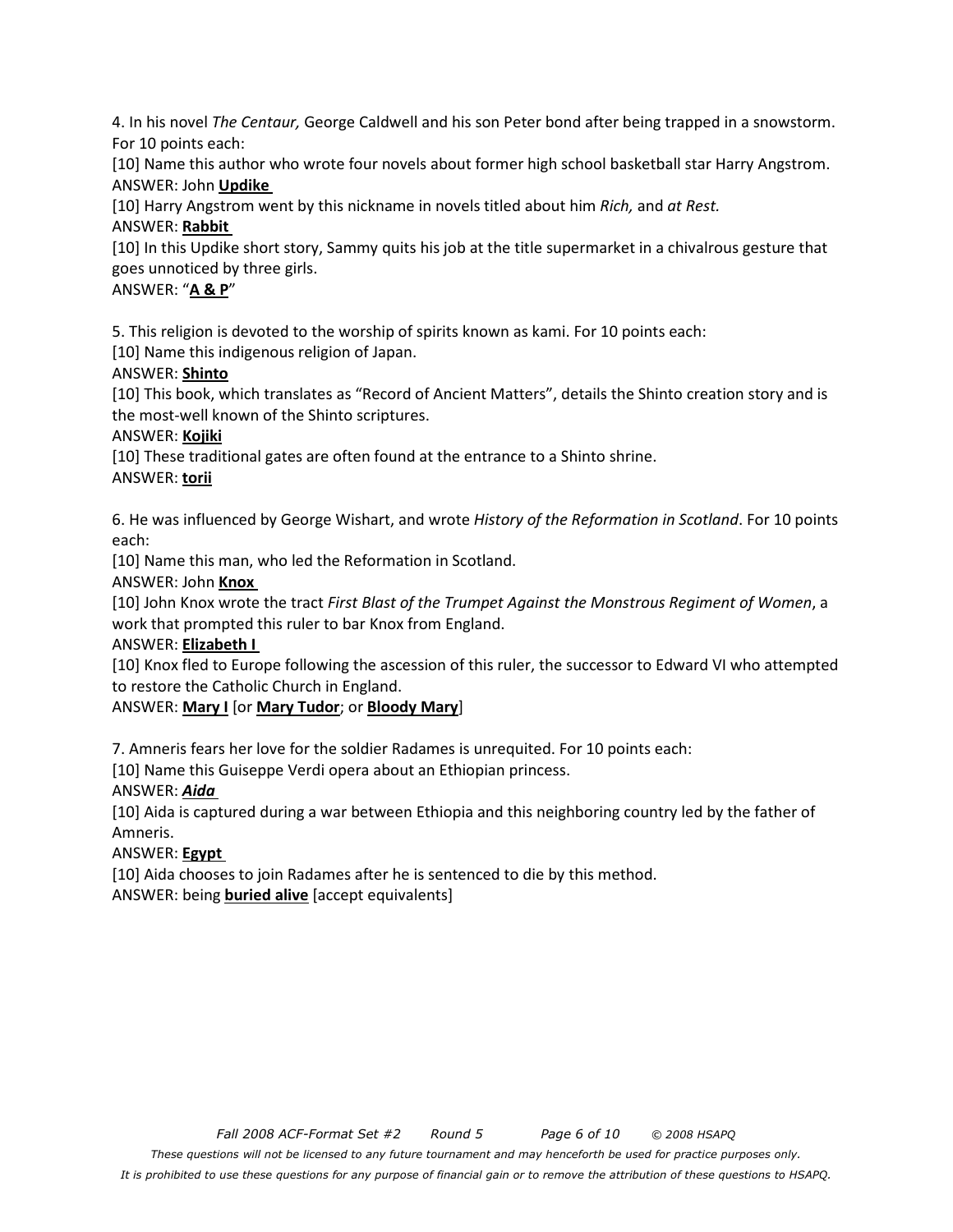8. Larger-than-life figures dominate his controversial *Last Judgment*, and his other works include the tomb of Pope Julius II. For 10 points each:

[10] Name this painter of the Sistine Chapel ceiling.

ANSWER: Michelangelo Buonarroti [either or both names]

[10] Michelangelo created perhaps the most famous example of this type of sculpture, which shows Mary holding the dead body of Jesus.

#### ANSWER: **Pietà**

[10] This Michelangelo-designed building housed the reading rooms of the Medici. It included a curved staircase that was one of the earliest examples of Mannerist architecture.

ANSWER: the **Laurentian Library**

9. This puppet state's slogan was "Work, Family, Fatherland." For 10 points each:

[10] Admiral Francois Darlan was a leading figure in this state, which was set up after the French surrender to Germany during World War II.

ANSWER: **Vichy** France

[10] This man served as chief of state for the Vichy government, and was sentenced to die in 1945, but his sentence was commuted to solitary confinement for life in the Ile d'Ye.

#### ANSWER: Philippe **Petain**

[10] Before being discredited for heading the Vichy government, Petain was a military hero who was able to halt the German advance in this 1916 WWI battle in the namesake fortress town. ANSWER: **Verdun**

10. She renewed Kalakaua's signing of the Reciprocity treaty, giving control of Pearl Harbor to the United States of America. For 10 points each:

[10] Name this queen of Hawai'i, who was overthrown in a coup by Sanford Dole.

ANSWER: Queen **Liliuokalani** [or Lydia **Kamakaeha**; or Lydia **Liliuokalani** Paki; or Liliu **Kamakaeha**] [10] Liliuokalani appealed to this President, who ordered an investigation into the matter by James Blount. He is better known for having his two terms interrupted by Benjamin Harrison. ANSWER: Grover **Cleveland** 

[10] This man authored the Bayonet Constitution, becoming interior minister to Kalakaua and giving planters power. He helped lead a provisional government after Liliuokalani's deposition. ANSWER: Lorrin Andrews **Thurston**

11. The "core" ones are known as H2A, H2B, H3, and H4. For 10 points each:

[10] Name these proteins that are at the center of DNA strands.

ANSWER: **histone**s

[10] Together with DNA, histones make up this condensed substance found in the nucleus during interphase.

## ANSWER: **chromatin**

[10] Histones are not found in this domain of organisms, prokaryotes exemplified by *E. coli*. ANSWER: **bacteria** [do not accept **archaea** or **archaebacteria**]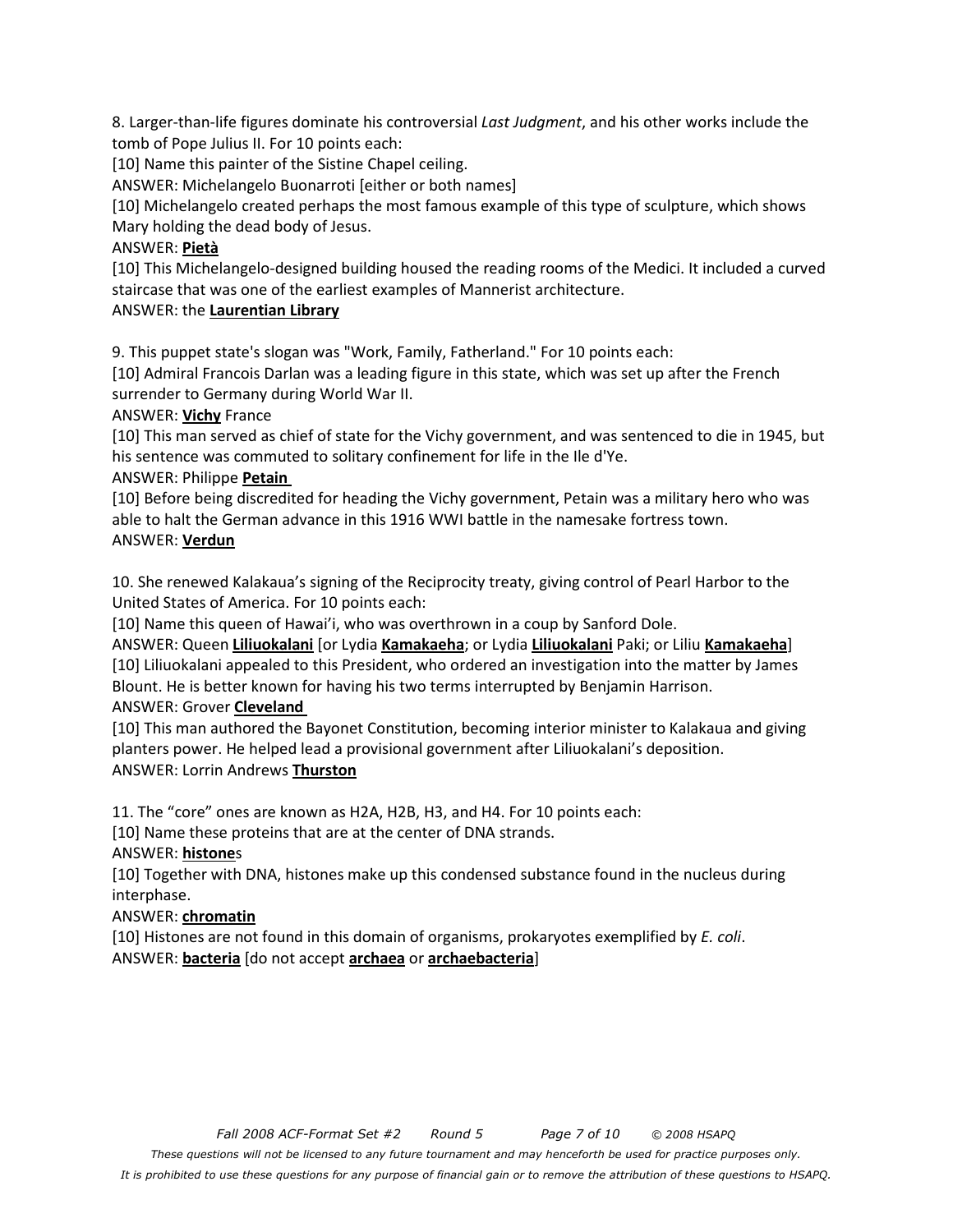12. This playwright defended his choice of subjects in his essay "Tragedy and the Common Man." For 10 points each:

[10] Name this author who fictionalized himself as Quentin in his autobiographical play *After the Fall*. ANSWER: Arthur **Miller** 

[10] Miller contrasts Biff and Happy's belief in the American Dream in this play, which ends with the suicide of Willy Loman.

## ANSWER: *Death of a Salesman*

[10] This friend of Willy Loman helps him out financially and offers him a job, which Willy rejects. His son Bernard becomes a successful lawyer.

#### ANSWER: **Charley**

13. Alphonso Jackson resigned from this post in April 2008 after allegations of misconduct. For 10 points each:

[10] Identify this cabinet position currently held by Steven Preston. It was created during President Lyndon Johnson's tenure, and oversees Fannie Mae and Freddie Mac.

#### ANSWER: **Housing** and **Urban Development** [or **HUD**]

[10] President Bush appointed this former CIA officer and President of Texas A&M University as Secretary of Defense in 2006.

ANSWER: Robert Michael **Gates**

[10] In October, this man claimed the transition to a new President may lead to new terrorist attacks; however, this Homeland Secretary did not have any specific information about those attacks. ANSWER: Michael **Chertoff**

14. Sigismund I arranged to have their holdings transferred to private ownership. For 10 points each: [10] Name this Germanic crusading order, which forcibly converted the pagan inhabitants of the Baltic and Eastern Europe.

ANSWER: **Teutonic** Knights [or House of the Hospitalers of Saint Mary of the **Teutons** in Jerusalem] [10] The Teutonic Knights effectively had their power crushed at this battle, which saw their defeat by a coalition led by Wladyslaw II and Vytautus the Great.

ANSWER: First Battle of **Tannenberg** [or Battle of **Grunwald**]

[10] Albert I converted holdings of the Knights into the hereditary Duchy of Prussia, bringing to prominence this house that would rule Prussia and later the united Germany.

## ANSWER: **Hohenzollern**

15. This creator of the *Neue Zeitschrift fur Musik* often wrote under the pseudonyms Florestan and Eusebius, who he composed works about in the *Davisbundler*. For 10 points each:

[10] Name this composer of the *Abegg Variations* and the collection of piano pieces *Carnaval*, whose wife Clara often performed his music publicly.

## ANSWER: Robert **Schumann**

[10] Schumann's first symphony shares this nickname with a choral symphony by Benjamin Britten that sets poems like "Shine out, fair sun" and "Out on the Lawn I Lie in Bed."

## ANSWER: **Spring** Symphony

[10] Schumann wrote an overture that includes a "Rasch-Langsam" section named after this Byron work that also inspired a symphony by Tchaikovsky.

ANSWER: *Manfred*

*These questions will not be licensed to any future tournament and may henceforth be used for practice purposes only.* 

*It is prohibited to use these questions for any purpose of financial gain or to remove the attribution of these questions to HSAPQ.*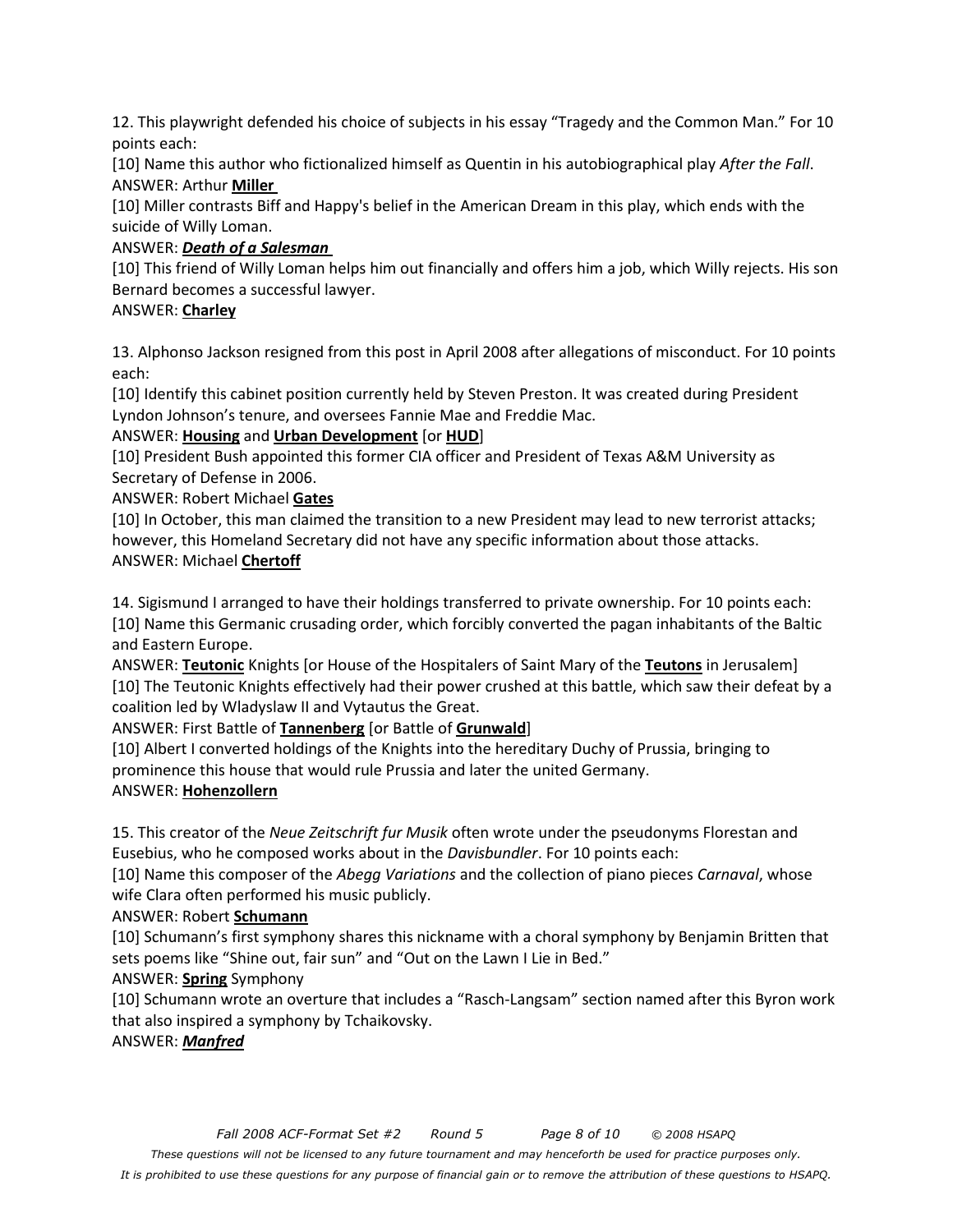16. This 1899 book postulated that the opulent display of wealth was a Darwinian survival of a "barbarian" instinct. For 10 points each:

[10] Name this study, which introduced such phrases as "conspicuous consumption" in its indictment of the title group.

ANSWER: *The Theory of the Leisure Class* 

[10] This author of *The Engineers and the Price System* and *The Theory of Business Enterprise* wrote *The Theory of the Leisure Class*.

ANSWER: Thorstein Bunde **Veblen** 

[10] Veblen used this phrase to describe the attempt to match the outward signs of wealth displayed by one's peers.

#### ANSWER: "**pecuniary emulation**"

17. Nobody knows for sure what the large oxyphil cells in these structures are supposed to do. For 10 points each:

[10] Name these endocrine glands in the neck whose namesake hormone increases the concentration of calcium ions in the blood.

#### ANSWER: **parathyroid** glands

[10] Parathyroid hormone, or PTH, opposes the action of this other hormone produced by the thyroid gland. This hormone causes bones, intestines, and kidney tubules to reabsorb calcium.

#### ANSWER: **calcitonin**

[10] Both the actions of the thyroid and parathyroid glands are controlled by this master gland, a protrusion at the bottom of the hypothalamus. Its posterior portion produces oxytocin and ADH. ANSWER: **pituitary** gland

18. Although the following bays are located in vastly different parts of the world, they all are loosely related. For 10 points each:

[10] The Loire, Adour, Dordogne, and Garonne rivers flow into this bay which is bounded on the east by the west coast of Franace and on the south by the north coast of Spain.

#### ANSWER: Bay of **Biscay**

[10] Lying between Greenland and its namesake island, this bay connects to the Atlantic Ocean to the south through the Davis Strait.

#### ANSWER: **Baffin** Bay

[10] Madras and Calcutta are among the ports located on this bay, which is bordered by Sri Lanka and India to its west and Myanmar and Thailand on the east.

#### ANSWER: Bay of **Bengal**

19. For 10 points each, identify these twentieth century Russian writers.

[10] This author of *Pale Fire* wrote about Humbert Humbert's obsession with a twelve year old in *Lolita.*  ANSWER: Vladimir Vladimirovich **Nabokov** 

[10] This author of the poetry collection *My Sister Life* is best known for his novel set in revolution era Russia, *Doctor Zhivago*.

ANSWER: Boris Leonidovich **Pasternak** 

[10] He wrote about the Turbin family in *The White Guard* and about the devil's visit to Soviet Moscow in *The Master and Margarita*.

ANSWER: Mikhail Afanasievich **Bulgakov**

*These questions will not be licensed to any future tournament and may henceforth be used for practice purposes only.* 

*It is prohibited to use these questions for any purpose of financial gain or to remove the attribution of these questions to HSAPQ.*